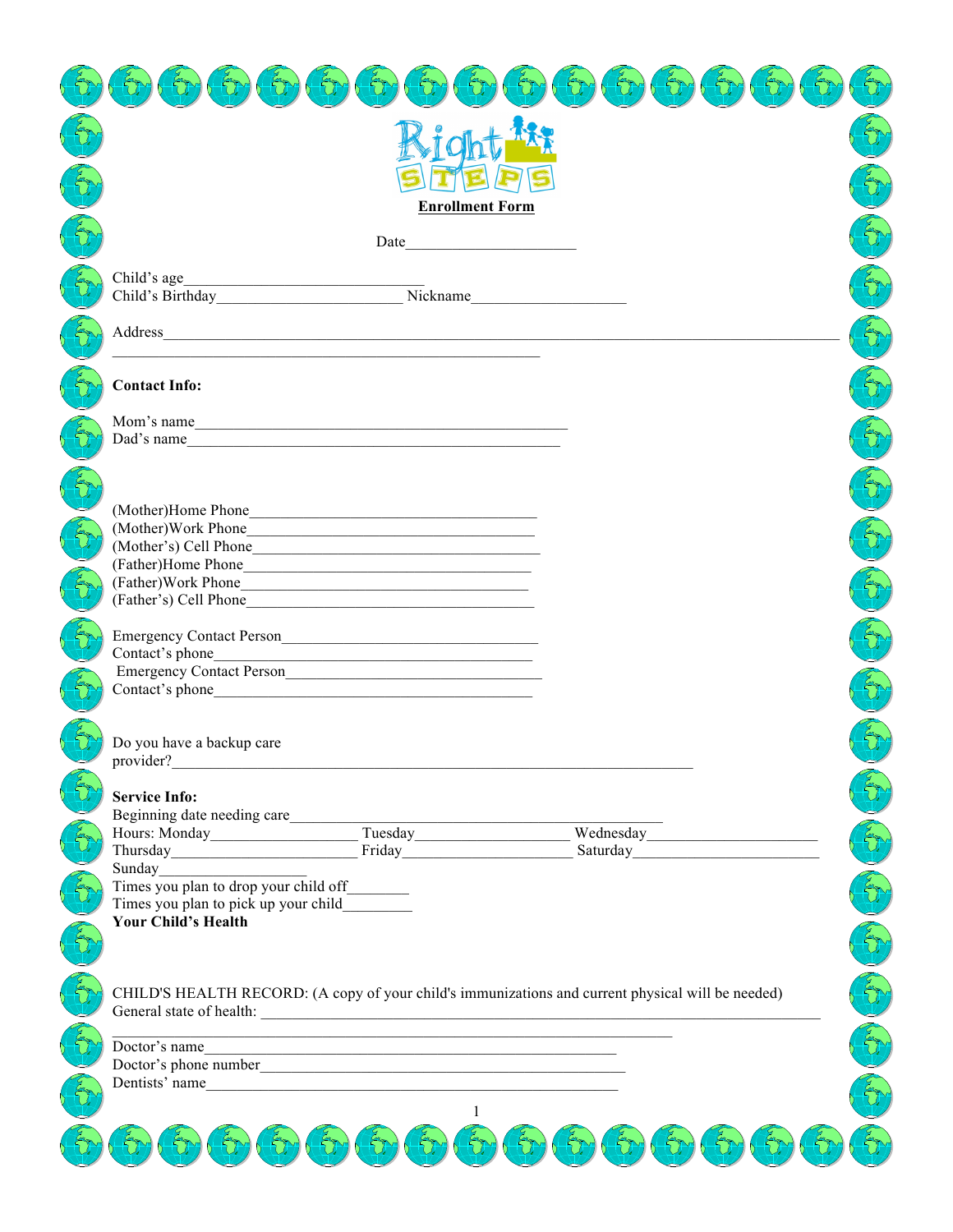| Dentists' name<br>Are your child's immunizations up to date?<br>the signature of nurse or doctor who administered medications.)                                                                                                                                                                | (Please attach a copy of immunizations. This should include                                                            |  |  |
|------------------------------------------------------------------------------------------------------------------------------------------------------------------------------------------------------------------------------------------------------------------------------------------------|------------------------------------------------------------------------------------------------------------------------|--|--|
| Does your child have any known allergies?                                                                                                                                                                                                                                                      |                                                                                                                        |  |  |
| Are you concerned that your child may be prone to any type of allergies?<br>Describe:                                                                                                                                                                                                          |                                                                                                                        |  |  |
| Does your child have any medical conditions which I should be made aware of?                                                                                                                                                                                                                   |                                                                                                                        |  |  |
| Has your child had the following common childhood illnesses?<br>(please circle).                                                                                                                                                                                                               |                                                                                                                        |  |  |
| Does your child have any problems with any of these?<br>Constipation<br>Convulsions                                                                                                                                                                                                            | Has your child had any of these diseases?<br>Asthma<br><b>Bronchitis</b>                                               |  |  |
| Diarrhea<br><b>Fainting Spells</b><br>Frequent Colds<br>Frequent Ear Infections                                                                                                                                                                                                                | Chicken Pox<br><b>Diabetes</b><br><b>Heart Disease</b>                                                                 |  |  |
| <b>Frequent Sore Throats</b><br>Lice<br>Ringworm                                                                                                                                                                                                                                               | Hepatitis<br>Impetigo<br>Measles<br>Mumps                                                                              |  |  |
| Skin Rash<br>Soiling<br><b>Stomach Upsets</b>                                                                                                                                                                                                                                                  | German Measles<br>Polio<br><b>Scarlet Fever</b>                                                                        |  |  |
| <b>Urinary Problem</b><br>Worms                                                                                                                                                                                                                                                                | Tuberculosis<br>Whooping Cough                                                                                         |  |  |
| Does your child have any speech, hearing or visual problems?<br>Would there be any restrictions to play or activities?                                                                                                                                                                         |                                                                                                                        |  |  |
|                                                                                                                                                                                                                                                                                                |                                                                                                                        |  |  |
| <b>About Your Child</b>                                                                                                                                                                                                                                                                        |                                                                                                                        |  |  |
| Has your child ever been in child care before? What type (center, family daycare, grandma<br>$etc.$ )<br>Was it a positive experience?<br>Why are you looking for child                                                                                                                        | <u> 1980 - Jan Samuel Barbara, martin din shekara 1980 - André a Samuel Barbara, mashrida a shekara 1980 - André a</u> |  |  |
| care?<br>care?<br>How does your child feel about daycare and being left by his/her mommy/daddy?                                                                                                                                                                                                |                                                                                                                        |  |  |
| Are there any recent traumatic situations the child has been exposed to such as a death in the family, divorce, new<br>sibling etc.?<br>What is your normal method of<br><u> 1989 - Johann John Stone, markin film yn y brening yn y brening yn y brening yn y brening yn y brening yn y b</u> |                                                                                                                        |  |  |
|                                                                                                                                                                                                                                                                                                | $\overline{2}$                                                                                                         |  |  |
|                                                                                                                                                                                                                                                                                                |                                                                                                                        |  |  |